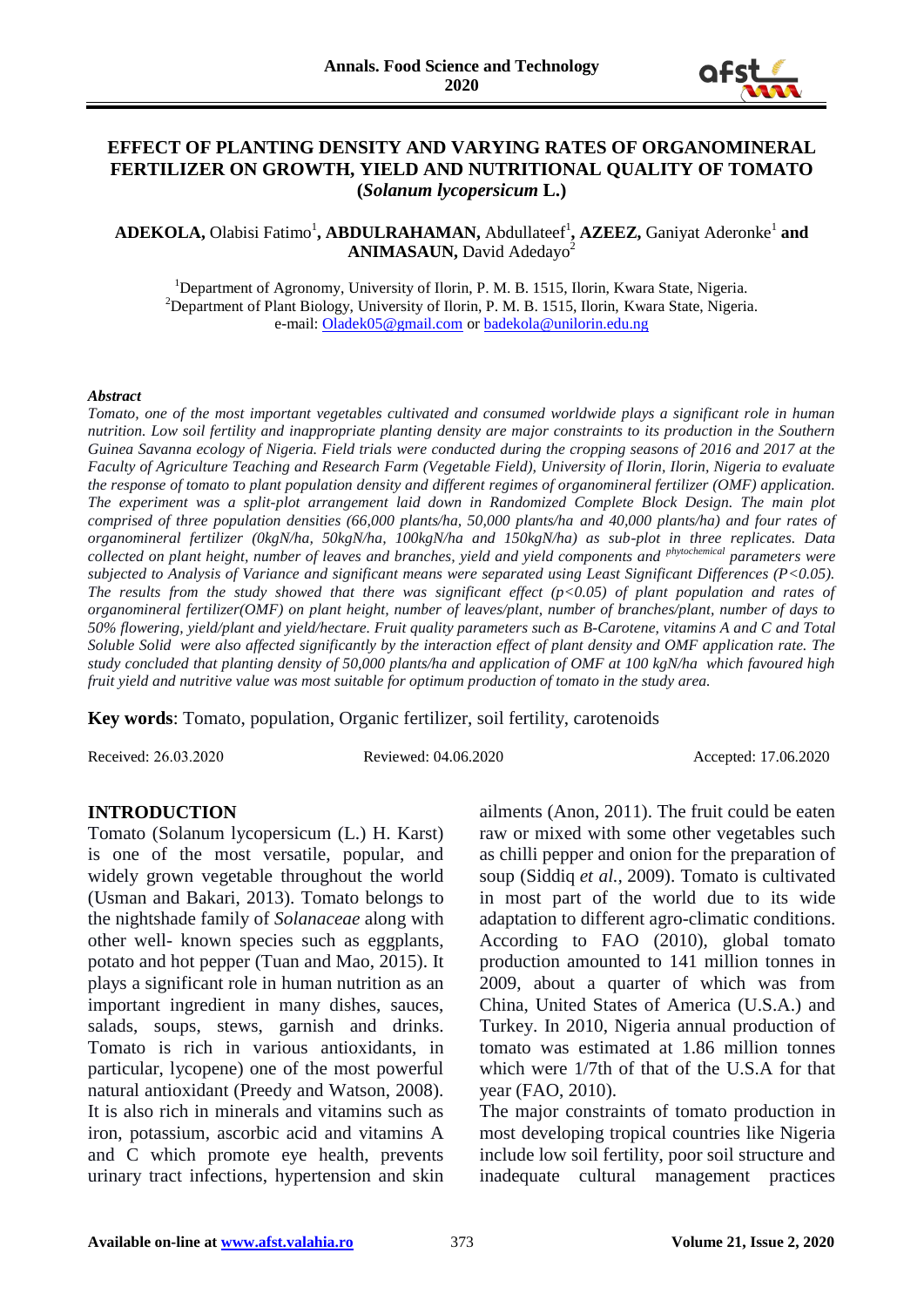

among others (Shiyam and Binang, 2013). Tomato is considered as a high nutrient demanding crop for successful growth, fruit yield and fruit quality (Ayeni and Ezeh, 2017). In Nigeria, nutrient requirements for tomato production have often times been met using conventional mineral fertilizer or poultry manure. However, resource-poor farmers who produced the bulk of the tomato in Nigeria encounter difficulties in terms of availability and affordability of mineral fertilizers which consequently affects the provision of adequate nutrient supply for the crop. At times when mineral fertilizers are available, farmers lack the financial capacity to supply plants with the nutrient in the recommended quantities and balanced proportion (Babatola and Olawoyin, 2002; Oyedeji et al., 2014). Also, continuous use of mineral fertilizers has shown a depressive effect on fruit yield and quality, coupled with an associated environmental hazard such as soil degradation, loss of nutrients through leaching and erosion, denitrification and accumulation of heavy metals in plant tissues which compromised fruit quality (Marzouk and Kassem, 2011).

The challenges associated with the use of inorganic fertilizers has generated renewed interest in the use of organic manure as a source of nutrient for crop cultivation. The use of poultry manure, cow dung, urban waste and other agricultural residues which are easily available, cheap and environmentally friendly are more desirable in crop production (Okunlola et al., 2011). However, the bulkiness and slow nutrient release from these organic sources often discourage the farmers from using it solely (Ayeni et al*.,* 2010, Etukudo et al, 2015). Consequently, John et al. (2004) advocated the use of organic manure together with mineral fertilizer for the supply of adequate quantities and timely release of nutrient required to sustain maximum crop productivity on tropical soils. Complimentary use of organic manure and inorganic chemical fertilizer has proved to be a good soil management practice (Law-Ogbomo, et al., 2011). Formulation of organomineral fertilizer through a strategic combination of organic

waste fortified by mineral fertilizer was effective at replenishing soil fertility and enhancing plant nutrient uptake, thus improved crop yield (Ayeni and Ezeh, 2017). The use of OMF for crop production is a low-cost input technology for improving the poor nutritional status of tropical soils for sustainable crop production (Olowoake, 2014). It improves soil by enhancing cation exchange capacity of the soil thus making available nutrients for plant use and increasing microbial activity which helps faster decomposition of organic matter to available form. This reduces the need for chemical fertilizer which lead to reduced production cost and higher income for farmers, thus promoting higher plant growth with better fruit yield and quality (Makinde et al., 2010). Appropriate fertilization of tomato is greatly affected by planting density, variety and other cultural practices. Proper plant population or density is crucial to allow light penetration to lower parts of the plant, production of healthy plants and high-quality fruits. An appropriate population can mitigate disease development and dissemination (Getahun and Bikis, 2015). Cultural methods such as crop intensification require adequate knowledge of inter and intraspecific competition for soil nutrient, light and space among others (Adani et al*.,* 1998). In this wise, Abdel-Mawgoud et al. (2007) suggested that a good combination of planting density and fertilizer application are important practices that greatly influence tomato yield and fruit quality. Therefore the present study assessed the growth, yield and nutritional value of tomato under different planting density and varying rates of OMF and determined the optimum planting density and rate of OMF for improved yield, fruit quality and sustainable production of tomato in Nigeria.

# **MATERIALS AND METHODS**

The field experiment was conducted during the 2016 and 2017 cropping seasons at the Faculty of Agriculture Teaching and Research Vegetable Farm, University of Ilorin (Latitude 80 29' North and Longitude 40 35' East), North Central, Nigeria within southern Guinea savanna ecological zone. The annual rainfall in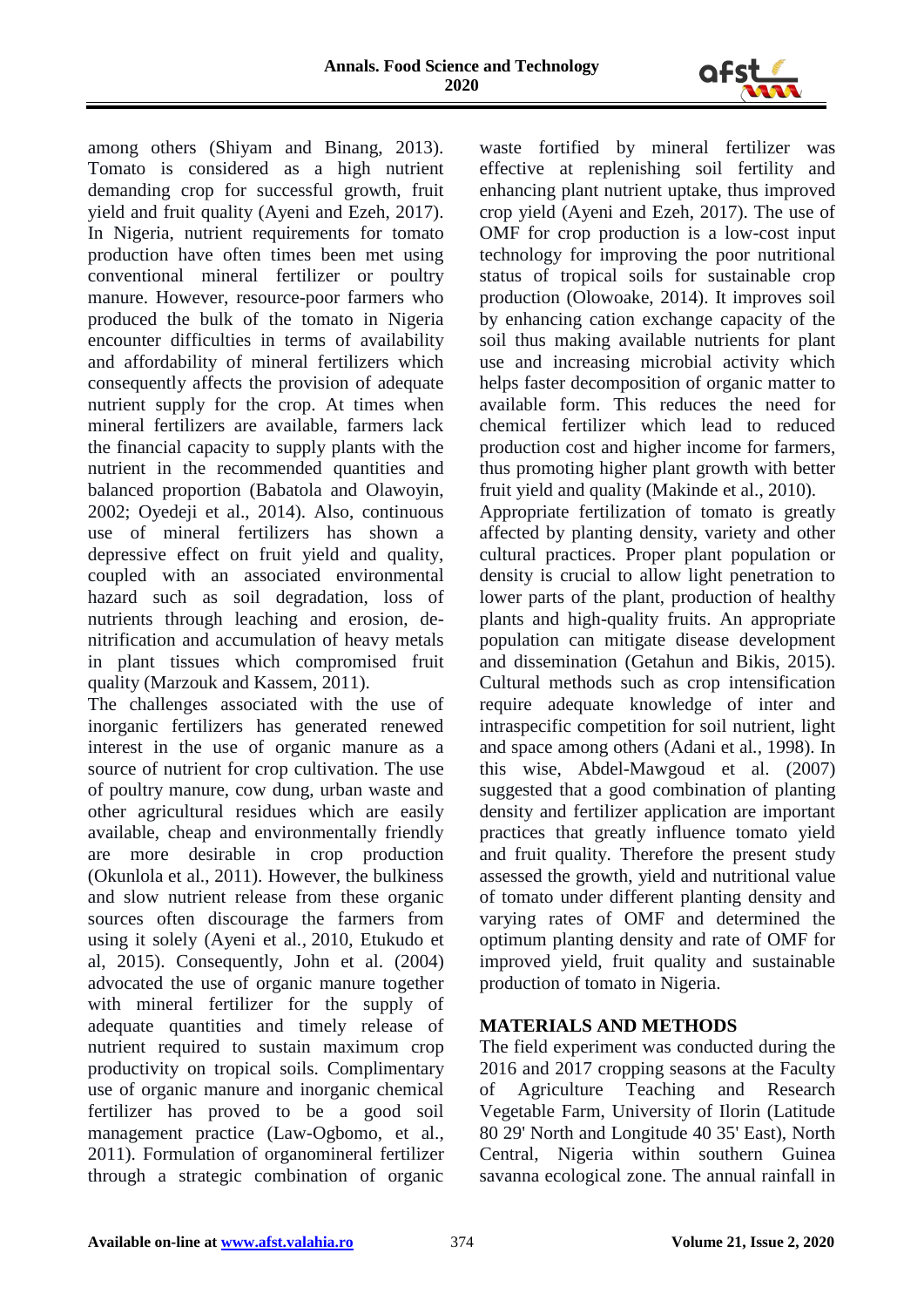

Ilorin is between 1000-1240 mm and a mean temperature range of 19 - 33 OC.

The experiment was a split-plot laid out as randomised complete block design comprised of the main plot which was the three planting densities; 66,000, 50,000, 40,000 plants/ha while the four rates of application of OMF were subplots (0 KgN/ha, 50 KgN/ha, 100 KgN/ha and 150 KgN/ha). A total land area of 450 m<sup>2</sup> was ploughed, harrowed and ridged with soil prepared to a fine tilt. The experimental field was divided into three main blocks and each block consists of twelve (12) subplots giving a total of thirty-six plots. The net plot size was 4 x 3 m. The pre-planting composite soil sample was collected from a depth of 0 - 30 cm randomly within the experimental area. The soil was air-dried and sieved using 2 mm mesh sieve and analyzed for physical and chemical properties using standard laboratory procedure (AOAC, 1990) which include particle size by hydrometer method, pH was determined at 1: 2.5 in water and KCl respectively using pH meter. Organic carbon was determined by dichromate oxidation, exchangeable bases  $(Ca^{2+}, Mg^{2+}, K^+,$ and Na<sup>+</sup>) were extracted with 1 N ammonium acetate. Potassium  $(K^+)$  and sodium  $(Na^+)$  were determined by flame photometer while  $Ca^{2+}$ and  $Mg^{2+}$  were determined by AAS (Analyst 200, Perkin Elmer, Waltham, MA). Total nitrogen was determined by Microkjedahl wet oxidation method and phosphorus by Bray P -1 method. Besides, the tomato fruits were evaluated for nutritional quality. Phytochemical constituents such as lycopene and Beta carotene were determined from the dried methanolic extract as described by Kumara et al. (2011). Ascorbic acid (vitamin C) content was determined by the method of Ayekyaw (1978), Vitamin A was determined by spectrophotometric procedure (Parrish, 1977) Total soluble solid (°Brix) was determined by refractometer at 20°C as described by Kasim and Kasim, (2015)Conductivity(Xi et al., 2007) Organomineral fertilizer (Aleshinloye Grade A) a commercial organic fertilizer product was purchased from Aleshinloye fertilizer plant,

Ibadan, Oyo State, Nigeria. A tomato variety (Roma vf) was used for the study. Seedlings were raised in the nursery before transplanting using 10 litres capacity buckets filled with heat-sterilized soil. Healthy, vigorous and uniform size seedlings were selected and transplanted to the field four weeks after sowing. Organomineral fertilizer was applied a week after transplanting as a single application. Weeding was done at when due to keep the plots clean throughout the study while insect pests were controlled at flowering period using Cypermethrin (1000 EC) at the rate of 25 ml/10 litres of water. Plants were staked to keep the vines and fruit off the ground from the time of transplanting till harvesting period.

Data were collected on parameters which include plant height, number of branches, number of leaves, number of days to 50% flowering, fruit yield and yield parameters and phytochemical contents such as lycopene, carotene, vitamins A and C. The data collected for the two years (2016 and 2017) were pooled and subjected to analysis of variance (ANOVA) using Genstat Release  $(17<sup>th</sup>$  edition) statistical software. Significant means were separated using Fisher's protected least significant difference (LSD) at 5% probability.

# **RESULTS AND DISCUSSION**

Results of physical and chemical properties of soil of the study area before planting were shown in Table 1. The textural class of the soil was sandy loam and slightly acidic towards neutral (pH of  $6.40 - 7.20$ ) which is good for vegetable production. Exchangeable ions  $(Ca^{2+})$ ,  $Mg^{2+}$ , Na<sup>+</sup> and K<sup>+</sup>) were moderately adequate. The soil was low in organic matter, total nitrogen and phosphorus. This showed that the soil fertility status was poor and there was a need for soil amendment to meet the crop requirements. The nutrient composition of the OMF used according to the manufacturer showed 5.1, 4.4 and 1.8 % for N, P, and K respectively.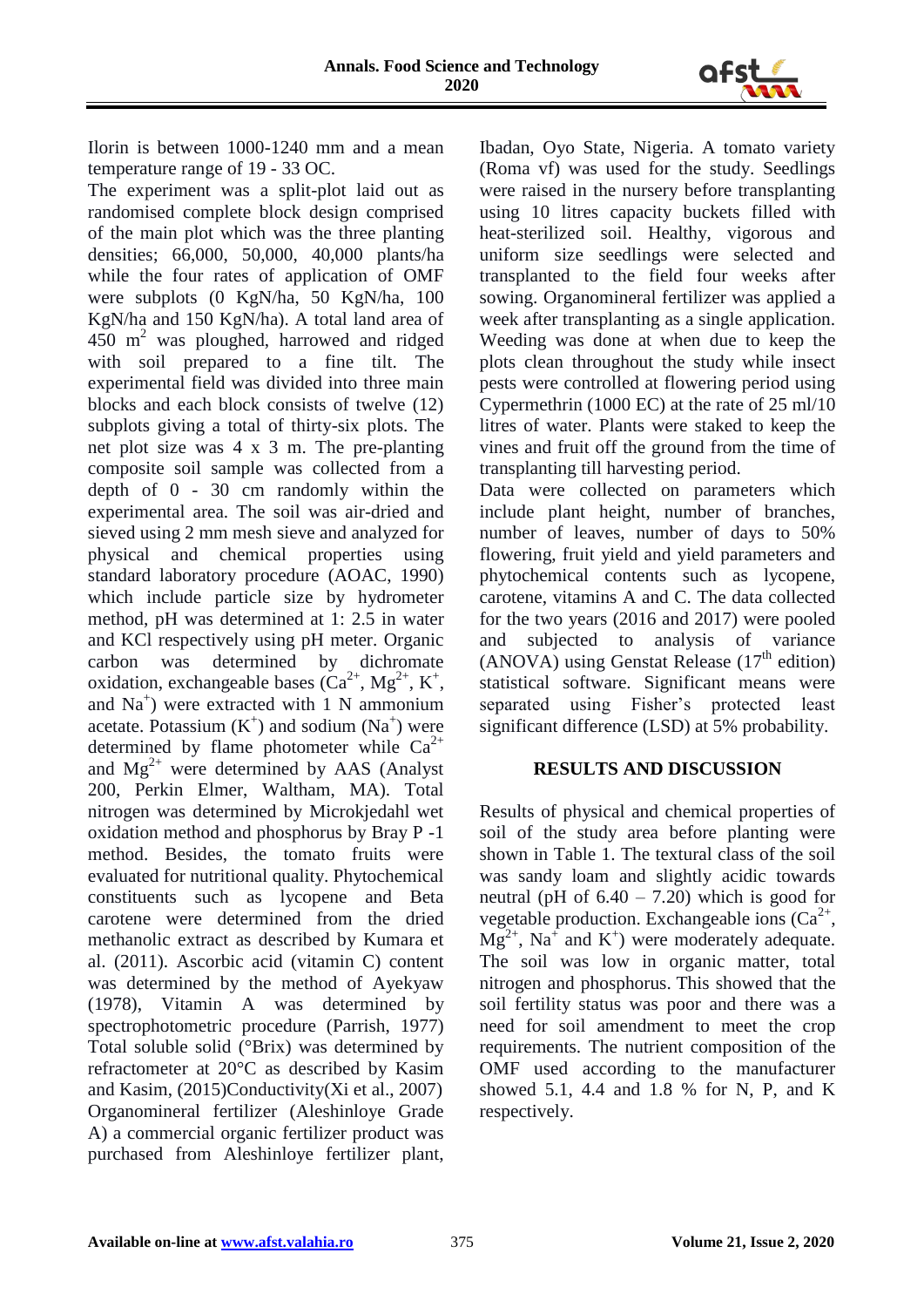

| <b>Physical properties</b>          | <b>Value*</b>    |
|-------------------------------------|------------------|
| Clay $(\% )$                        | $6.60 \pm 0.36$  |
| $Silt$ (%)                          | $8.08 \pm 0.44$  |
| Sand $(\%)$                         | $85.22 \pm 4.26$ |
| Textural class (USDA)               | Sandy loam       |
| <b>Chemical properties</b>          |                  |
| $pH$ in $H_2O$                      | $7.20 \pm 0.40$  |
| pH in KCl                           | $6.40 \pm 0.30$  |
| Available $P$ (mg/Kg)               | $0.22 \pm 0.02$  |
| Total Nitrogen (%)                  | $0.28 \pm 0.03$  |
| Organic carbon (%)                  | $0.77 + 0.04$    |
| Organic matter (%)                  | $1.34 \pm 0.07$  |
| <b>Exchangeable cations</b>         |                  |
| $\overline{\text{Ca}^{2+}}$ (mg/Kg) | $7.30 \pm 0.37$  |
| $\overline{\text{Mg}}^{2+}$ (mg/Kg) | $3.42 \pm 0.17$  |
| $Na^+(mg/Kg)$                       | $1.20 \pm 0.06$  |
| $K^+$ (mg/Kg)                       | $3.30 \pm 0.17$  |
| Exchangeable $H^+(Cmol/Kg)$         | $0.31 \pm 0.02$  |

**Table 1:** Physico-chemical properties of the soil of the experimental site before planting

 **\***Values are means of replicated analysis

**Table 2:** Mean plant height (cm) of tomato as effected by planting density and rates of application of organomineral fertilizer

| <b>Plant density</b> | OMF(Kg)        | 3WAT                   | 4WAT                   | 5WAT               | 6WAT              |
|----------------------|----------------|------------------------|------------------------|--------------------|-------------------|
| 66,000               | $\theta$       | 28.0                   | 34.4                   | 44.9               | 67.7              |
|                      | 50             | 29.9                   | 36.6                   | 49.8               | 71.9              |
|                      | 100            | 35.6                   | 45.7                   | 58.2               | 73.8              |
|                      | 150            | 36.2                   | 45.9                   | 60.8               | 82.7              |
| 50,000               | $\theta$       | 29.1                   | 34.2                   | 46.8               | 64.8              |
|                      | 50             | 32.5                   | 39.3                   | 51.4               | 74.9              |
|                      | 100            | 33.5                   | 41.5                   | 58.6               | 78.6              |
|                      | 150            | 33.9                   | 43.5                   | 57.8               | 75.8              |
| 40,000               | $\overline{0}$ | 31.6                   | 38.4                   | 49.7               | 72.4              |
|                      | 50             | 31.8                   | 40.2                   | 51.2               | 73.6              |
|                      | 100            | 32.8                   | 41.5                   | 51.5               | 80.9              |
|                      | 150            | 32.9                   | 43.2                   | 56.8               | 79.8              |
| LSD $(0.05)$         |                |                        |                        |                    |                   |
| <b>PP</b>            |                | $4.36^{n\overline{s}}$ | $4.43^{\overline{ns}}$ | 3.30 <sup>ns</sup> | $2.77^{n\bar{s}}$ |
| <b>OMF</b>           |                | 4.01 <sup>ns</sup>     | $4.92^{ns}$            | $2.64^{ns}$        | $2.53^{ns}$       |
| PP*OMF               |                | $7.21$ <sup>*</sup>    | $8.31*$                | $14.84^{ns}$       | $13.48^{ns}$      |

 \*Means along column do differ significantly at 0.05 level of probability ns = Not significant, \*, PP= planting densities, OMF= organomineral fertilizer.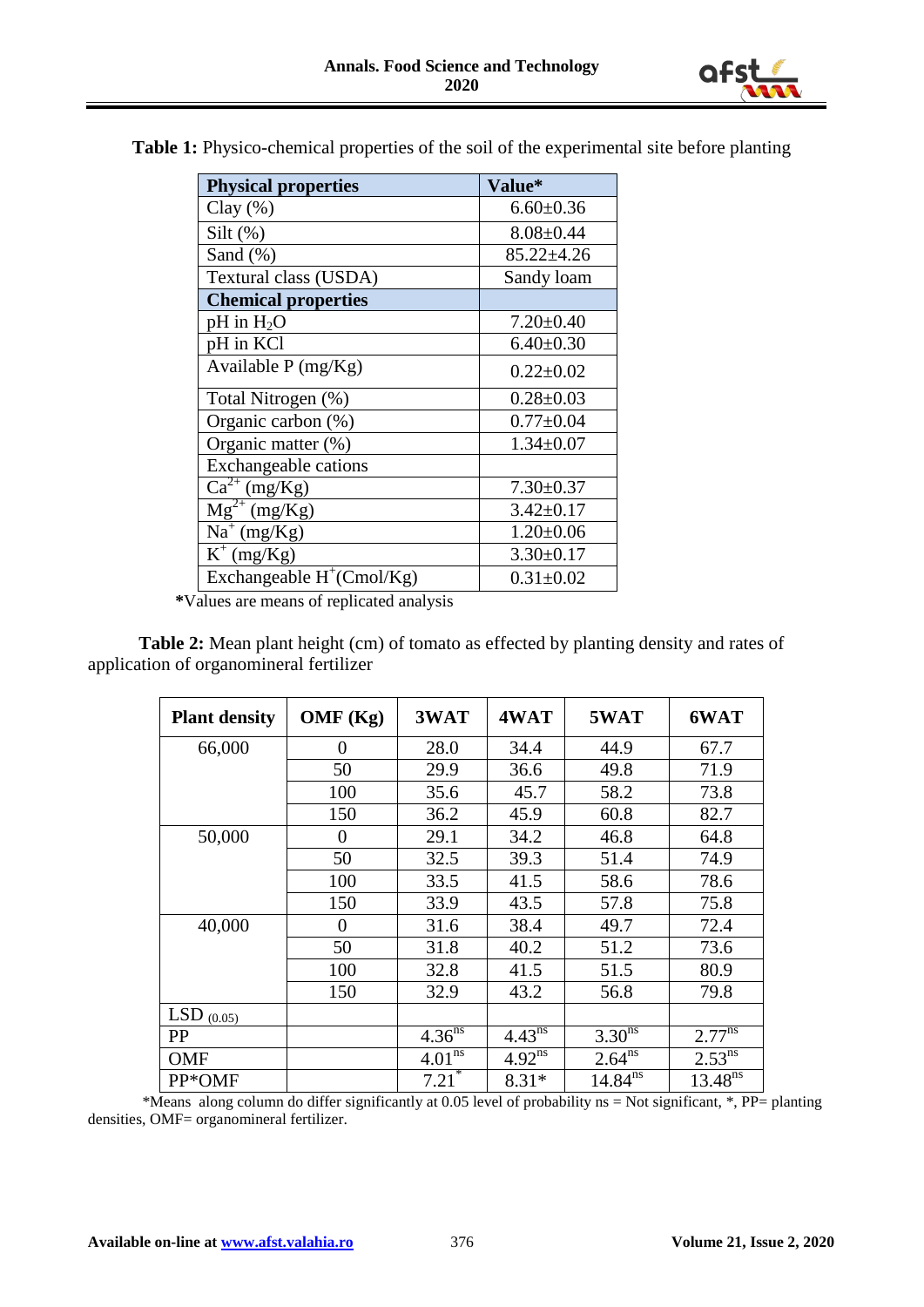

The effect of planting density and rates of application of organomineral fertilizer on plant height of the tomato variety is presented in Table 2. It was observed that plant height increases with an increase in planting density and rates of OMF application. However, significant treatment effect  $(p<0.05)$  was only observed on plant height at 2 and 4 weeks after transplanting (WAT) where the highest plant height was observed for tomato planted at 66,000 plants/ha and 150 KgN/ha organomineral fertilizer. The plant population density was reported to have a significant impact on plant height especially crops with dense population tends to grow taller to compete for the light which is an important raw material for photosynthesis (Adani et al*.,* 1998). The significant treatment effect was limited to 2 and 4 WAT probably due to the onset of flowering and fruiting processes which takes most of the assimilate. At  $5 - 6$  WAT, there was a switch from vegetative growth to the production of fruits which reduces plant elongation and channel most of the photosynthate toward flowering and fruit set. This finding concurred to the earlier report of Abdel-Mawgoud et al. (2007), who also noted

that the plant population per unit area affects growth and performance of crop plants.

The significant proportional interaction<br>between the planting density and the planting density and organomineral fertilizer (OMF) regimes showed that the OMF positively impacts on the growth of the tomato in term of plant height. The results of the present study was concurrent to the earlier workers' observation and further reinforced the claims of Makinde et al. (2010) and Ayeni and Ezeh (2017). The interaction effect of planting density and rates of organonomineral fertilizer application on leaf formation in tomato varied across the weeks of evaluation and mean number of leaves differ significantly  $(p<0.05)$  between treatments throughout observation (Table 3). The highest mean number of leaves / plant was observed in plants at the medium planting density (50,000 plants/ha) and 100 kgN /ha OMF application while the least was found among the control  $(0)$ KgN OMF) at all the planting densities. These showed that the plants even at medium density were able to utilize the organic amendment efficiently thus produced higher number of leaves/plant than the other treatments (Abdel-Mawgoud et al., 2007).

|  |                                         |  |  | <b>Table 3:</b> Mean number of leaves of tomato as effected by Plant density and rate of |  |  |  |
|--|-----------------------------------------|--|--|------------------------------------------------------------------------------------------|--|--|--|
|  | application of organomineral fertilizer |  |  |                                                                                          |  |  |  |

| <b>Plant density</b> | OMF(Kg)  | 3WAT                   | 4WAT         | 5WAT         | 6WAT               |
|----------------------|----------|------------------------|--------------|--------------|--------------------|
| 66,000               | $\Omega$ | 83.0                   | 106.3        | 147.0        | 300.0              |
|                      | 50       | 94.8                   | 126.5        | 156.0        | 352.3              |
|                      | 100      | 99.5                   | 130.5        | 165.0        | 380.3              |
|                      | 150      | 107.7                  | 123.5        | 163.0        | 380.3              |
| 50,000               | $\Omega$ | 76.8                   | 96.8         | 124.8        | 243.5              |
|                      | 50       | 94.7                   | 106.0        | 135.5        | 322.8              |
|                      | 100      | 103.8                  | 144.0        | 205.5        | 444.3              |
|                      | 150      | 104.5                  | 121.7        | 173.5        | 322.8              |
| 40,000               | $\theta$ | 84.8                   | 96.3         | 136.7        | 279.1              |
|                      | 50       | 89.3                   | 96.3         | 140.5        | 279.3              |
|                      | 100      | 98.0                   | 109.5        | 140.5        | 333.8              |
|                      | 150      | 107.2                  | 128.7        | 155.8        | 328.3              |
| LSD <sub>(0,5)</sub> |          |                        |              |              |                    |
| <b>PP</b>            |          | $9.13^{n\overline{s}}$ | $18.96^{ns}$ | $29.18^{ns}$ | 73.8 <sup>ns</sup> |
| <b>OMF</b>           |          | $10.64^{ns}$           | $15.64^{ns}$ | $23.58^{ns}$ | 64.8 <sup>ns</sup> |
| PP*OMF               |          | 17.75**                | 28.73**      | $43.64**$    | $116.5*$           |

\*Means along column do differ significantly at 0.05 level of probability

ns = Not significant, \*, Significant, PP= planting densities, OMF= organomineral fertilizer.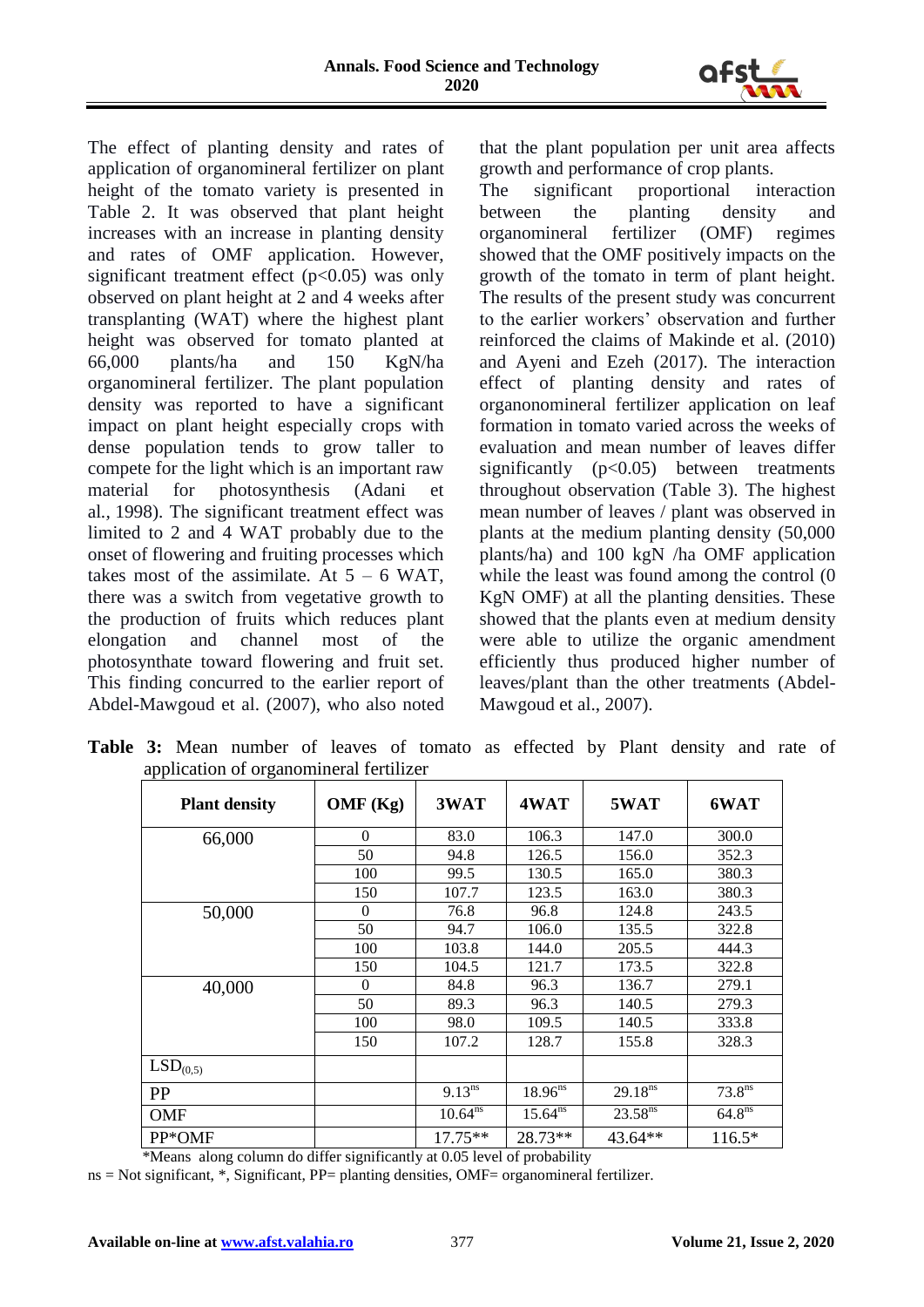

| . .<br><b>Plant density</b> | OMF (Kg)       | 3WAT                    | 4WAT                | 5WAT                | 6WAT                          |
|-----------------------------|----------------|-------------------------|---------------------|---------------------|-------------------------------|
| 66,000                      | 0              | 8.3                     | 10.3                | 13.2                | 22.7                          |
|                             | 50             | 9.7                     | 12.0                | 14.3                | 26.8                          |
|                             | 100            | 9.7                     | 12.3                | 14.3                | 26.8                          |
|                             | 150            | 10.3                    | 11.8                | 15.2                | 31.0                          |
| 50,000                      | $\overline{0}$ | 7.8                     | 9.3                 | 11.7                | 21.8                          |
|                             | 50             | 9.7                     | 10.0                | 12.8                | 29.2                          |
|                             | 100            | 10.5                    | 12.2                | 18.8                | 30.7                          |
|                             | 150            | 10.0                    | 11.8                | 16.5                | 30.5                          |
| 40,000                      | $\mathbf{0}$   | 8.2                     | 9.2                 | 12.8                | 26.8                          |
|                             | 50             | 8.3                     | 9.2                 | 12.8                | 24.2                          |
|                             | 100            | 8.5                     | 10.3                | 13.2                | 25.3                          |
|                             | 150            | 10.2                    | 13.7                | 14.3                | 34.5                          |
| LSD $(0.05)$                |                |                         |                     |                     |                               |
| PP                          |                | $0.852^{ns}$            | $1.737^{ns}$        | $2.746^{ns}$        | $6.57^{\overline{\text{ns}}}$ |
| <b>OMF</b>                  |                | $0.944^{n\overline{s}}$ | 1.418 <sup>ns</sup> | 2.120 <sup>ns</sup> | $5.94^{n\overline{s}}$        |
| PP*OMF                      |                | $1.592**$               | $2.614**$           | 3.994**             | 10.58*                        |

**Table 4:** Mean number of branches of tomato plant as effected by plant density and rate of application of organomineral fertilizer

\*Means along column do not differ significantly at 0.05 level of probability

ns = Not significant, PP= planting densities, OMF= organomineral fertilizer.

Table 4 showed the effect of planting density and rates of organomineral fertilizer on the number of branches of tomato. It was observed that the number of branches significantly increased with lower plant population (40,000 plants/ha) and the highest rate of organomineral fertilizer. The number of branches/ plant differs significantly  $(p<0.05)$ throughout the assessment. Planting density of 40,00 plants/ha and 150 KgN OMF had the highest mean at 4, 5 and 6 WAT which could be as a result of a reduction in competition for light, space, nutrient and moisture thereby allowing the plant to have more branches than others (Olaniyi and Ajibola, 2008).

Generally, the number of days to 50% flowering decreased with lower planting density and increased rate of organomineral fertilizer application (Table 5).

**Table 5:** Yield and yield parameters of tomato as effected by plant density and rate of organomineral fertilizer application

| <b>Plant</b><br>density | . .<br>OMF(Kg) | 50%FA                          | No. of<br><b>Fruit/Plant</b> | <b>Mean Fruit</b><br>Weight(g) | Fruit weight/plant<br>(g) | Yield/ha<br>(tonnes) |
|-------------------------|----------------|--------------------------------|------------------------------|--------------------------------|---------------------------|----------------------|
| 66,000                  | $\Omega$       | 37.17                          | 7.5                          | 10.38                          | 111.0                     | 5.55                 |
|                         | 50             | 34.00                          | 8.2                          | 14.06                          | 149.3                     | 6.59                 |
|                         | 100            | 34.67                          | 9.5                          | 14.30                          | 153.5                     | 7.41                 |
|                         | 150            | 34.50                          | 10.7                         | 14.64                          | 150.6                     | 6.85                 |
| 50,000                  | $\overline{0}$ | 37.00                          | 7.2                          | 13.64                          | 110.0                     | 8.69                 |
|                         | 50             | 35.33                          | 7.7                          | 14.83                          | 131.5                     | 9.94                 |
|                         | 100            | 33.67                          | 8.5                          | 17.46                          | 185.8                     | 12.39                |
|                         | 150            | 34.00                          | 9.2                          | 13.62                          | 137.0                     | 10.24                |
| 40,000                  | $\Omega$       | 33.83                          | 7.2                          | 11.10                          | 62.2                      | 2.49                 |
|                         | 50             | 35.50                          | 7.0                          | 11.23                          | 122.5                     | 3.27                 |
|                         | 100            | 34.50                          | 9.0                          | 15.03                          | 139.7                     | 5.37                 |
|                         | 150            | 34.17                          | 8.7                          | 12.89                          | 134.2                     | 4.91                 |
| LSD $(0.05)$            |                |                                |                              |                                |                           |                      |
| $\bf PP$                |                | $1.574^{\overline{\text{ns}}}$ | $1.621$ <sup>*</sup>         | $2.791^{ns}$                   | 44.32*                    | $2.286***$           |
| <b>OMF</b>              |                | $1.113**$                      | $1.716*$                     | $2.998^{ns}$                   | 25.19*                    | $1.21*$              |
| <b>PM*OMF</b>           |                | $2.176*$                       | $2.926^{ns}$                 | $5.093^{ns}$                   | $41.51*$                  | $3.120*$             |

\*Means along column do differ significantly at 0.05 level of probability

ns = Not significant, PP= planting densities, OMF= organomineral fertilizer, 50%FA= 50 %flowering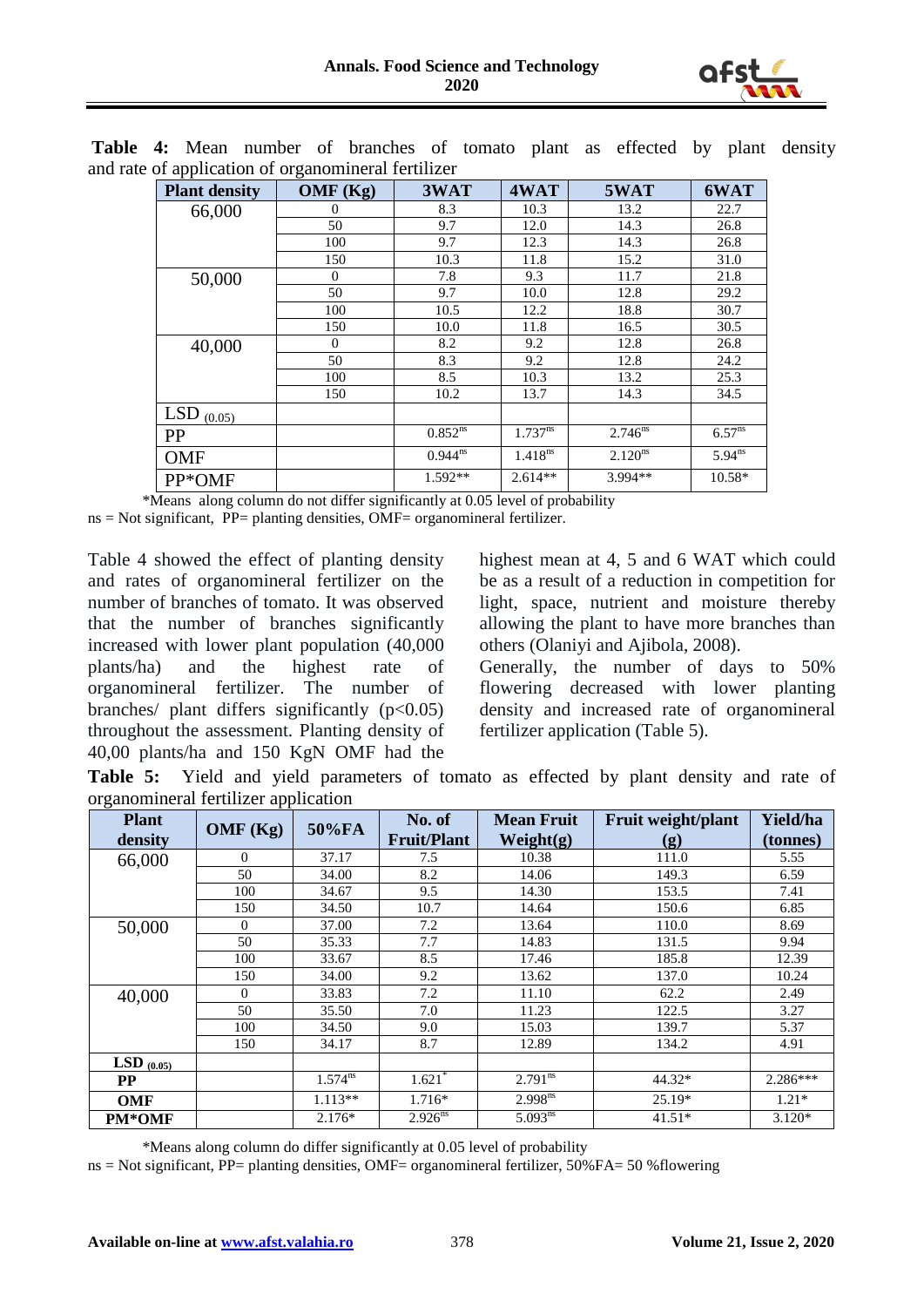

Although, it differs significantly from one another and control. However, 50,000 plants/ha and 100 KgN OMF produced early flowering and consequently early maturing plants. Number of fruit per plant was significantly influenced by the main effects of planting density and rates of organomineral fertilizer at p<0.05. Results showed that number of fruit/ plant increases

with a reduction in planting density. Also, higher rate of OMF increases number of fruit /plant among the tomato plants. The plants treated with 100 KgN and 150 kgN OMF were not significantly different in terms of number of fruit/plant at p<0.05. The highest value was observed in 40, 000 plants/ha and 150 kgN OMF. This finding agreed with the report of Olaniyi and Ajibola (2008). Meanwhile, the present study revealed that there were no significant differences among the treatment combinations for mean fruit weight which may be attributed to the genetic composition of tomato. The fruit weight/plant differ significantly at  $p<0.05$  among treatments. Also, the interaction effect of planting density and rate of OMF significantly affected fruit weight/plant. It was observed that 50,000 plants /ha combined with 100 KgN OMF had the highest value while the least was obtained from 66,000 plants/ha and 0 KgN OMF. The treatment means for yield/ ha differ significantly at p<0.05 and it was observed that 50,000 plants/ha combined with application of 100 KgN OMF produced the highest yield/ha which was significantly better than other treatment combinations. The least yield/ha was obtained from control-0 KgN/ha and 40,000 plants/ha.

It was demonstrated that the right proportion of OMF and moderate planting density would increase the biological and agronomical yield of crop plants as reported by Law-Ogbomo and Egharevb, (2009). This study revealed that fruit yield of tomato could be increased through higher planting density provided the soil fertility is amended to provide adequately for nutrient uptake by plants. High planting density without fertilizer application resulted in lower vegetative growth such as height, number of leaves and branches than those treated with organomineral fertilizer as they had to rely on the native soil fertility which, from the result of the chemical analysis was deficient in those nutrients.

**Table 6:** Phytochemical properties of Tomato (Roma vf) as affected by plant density and rates of organomineral fertilizer application

| Plant                 | <b>OMF</b> | A-lycopene            | N-lycopene   | <b>B-Carotene</b> | Vitamin A    | Vitamin C    |
|-----------------------|------------|-----------------------|--------------|-------------------|--------------|--------------|
| population            | (Kg)       | $mg/100g$ fw.         | $mg/100g$ fw | $mg/100g$ fw      | $mg/100g$ fw | $mg/100g$ fw |
| 66,000                | $\Omega$   | 0.045                 | 0.108        | 0.684             | 1.441        | 8.45         |
|                       | 50         | 0.013                 | 0.108        | 0.725             | 1.409        | 9.05         |
|                       | 100        | 0.012                 | 0.113        | 0.731             | 0.393        | 10.34        |
|                       | 150        | 0.018                 | 0.110        | 0.717             | 0.429        | 14.92        |
| 50,000                | $\Omega$   | 0.016                 | 0.109        | 0.761             | 0.452        | 9.69         |
|                       | 50         | 0.015                 | 0.111        | 0.893             | 0.420        | 16.17        |
|                       | 100        | 0.014                 | 0.109        | 0.903             | 0.468        | 11.41        |
|                       | 150        | 0.018                 | 0.109        | 0.688             | 0.381        | 11.72        |
| 40,000                | $\Omega$   | 0.011                 | 0.109        | 0.601             | 0.320        | 10.05        |
|                       | 50         | 0.012                 | 0.110        | 0.752             | 0.358        | 11.31        |
|                       | 100        | 0.014                 | 0.106        | 0.643             | 0.431        | 12.75        |
|                       | 150        | 0.015                 | 0.111        | 0.623             | 0.286        | 15.80        |
| LSD <sub>(0.05)</sub> |            |                       |              |                   |              |              |
| <b>PP</b>             |            | $0.063$ ns            | 0.580ns      | 0.596ns           | $0.501$ ns   | 7.363ns      |
| <b>OMF</b>            |            | 0.082ns               | 0.228ns      | $0.103*$          | $0.101*$     | $0.001*$     |
| PP x OMF              |            | $0.028$ <sup>ns</sup> | $0.004^{ns}$ | $0.138*$          | $0.103*$     | $5.540^{*}$  |

 \*Means followed by the similar letter(s) along column do not differ significantly at 0.05 level of probability ns = Not significant, \*, Significant, PP= planting densities, OMF= organomineral fertilizer.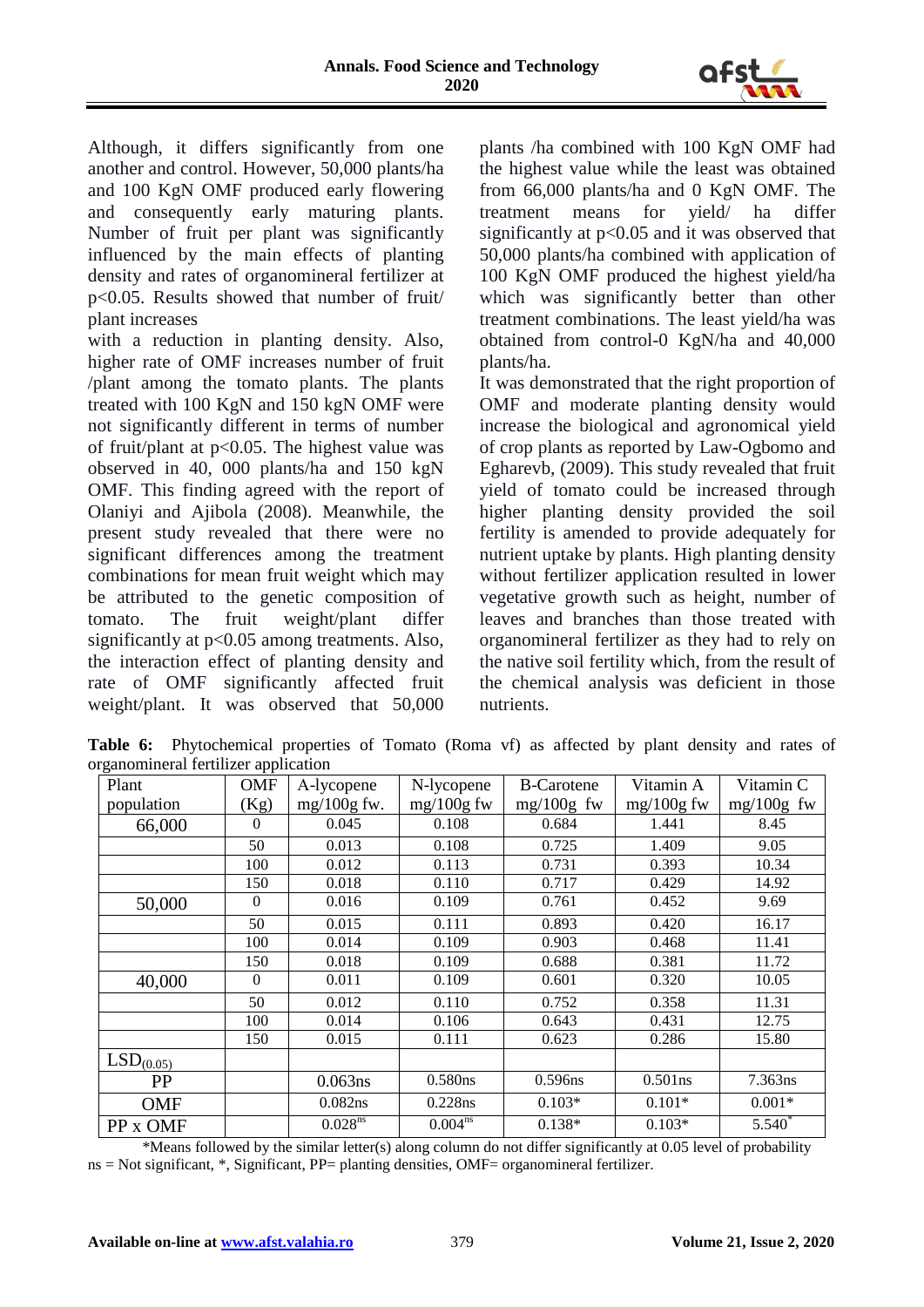

Some of the Phytochemical attributes of harvested tomato fruits were significantly affected by treatment differences. Treatment combination had no significant effect on alpha and normal lycopene and vitamin C but highly significant for Beta-carotene and vitamin A (Table 6). However, Vitamin C and lycopene had lowest values among the lowest plant density 40,000plants/ha which may be because the Nitrogen available for plants under low density was more and as such used for increased vegetative growth. Ascorbic acid and vitamin C were reported to decrease indirectly under such condition through increased leaf expansion and shading (Preedy and Watson, 2008). β-carotene is a precursor of vitamin A and very ripe tomato tend to have a higher percentage of β-carotene than an unripe or partially ripe tomato as it aids accelerated colour development. High level of bioactive ingredients such as β-carotene and vitamin A have been reported in organically grown tomato and it is linked with the protection of fruits against herbivores, pest and predators in the environment (Kumar et al., 2015). More so, treatment combination differs significantly for pH and Total Soluble Solid (TSS) but Electrical Conductivity were not significantly different (Table 7). The TSS of tomato fruits with higher Brix value correlate positively with level of valuable nutritive components(Kasim and Kasim, 2015). Moderate plant density (50,000/ha) combined with 100 KgN OMF improves the fruit quality of the tomatoes in terms of vitamin C, vitamin A, β-carotene and TSS.

Table 7: Nurtitional parameters of Tomato (Roma vf) as affected by Planting density and Rates of application of organomineral fertilizer

| <b>Plant</b><br>population | <b>OMF</b><br>(Kg) | pH        | TSS (°Brix) | Conductivity |
|----------------------------|--------------------|-----------|-------------|--------------|
| 66,000                     | $\boldsymbol{0}$   | 3.9       | 0.311       | 885          |
|                            | 50                 | 4.1       | 0.365       | 720          |
|                            | 100                | 4.1       | 0.487       | 825          |
|                            | 150                | 3.9       | 0.504       | 790          |
| 50,000                     | $\boldsymbol{0}$   | 4.2       | 0.388       | 525          |
|                            | 50                 | 3.9       | 0.724       | 1140         |
|                            | 100                | 4.5       | 0.964       | 985          |
|                            | 150                | 4.2       | 0.415       | 620          |
| 40,000                     | $\boldsymbol{0}$   | 3.9       | 0.366       | 790          |
|                            | 50                 | 4.0       | 0.729       | 740          |
|                            | 100                | 3.9       | 0.518       | 780          |
|                            | 150                | 3.9       | 0.799       | 700          |
| LSD $_{(0.05)}$            |                    |           |             |              |
| PP*OMF                     |                    | $0.2722*$ | $0.2393***$ | $434.4^{ns}$ |

 \*Means followed by the similar letter(s) along column do not differ significantly at 0.05 level of probability ns = Not significant, \*, Significant, PP= planting densities, OMF= organomineral fertilizer.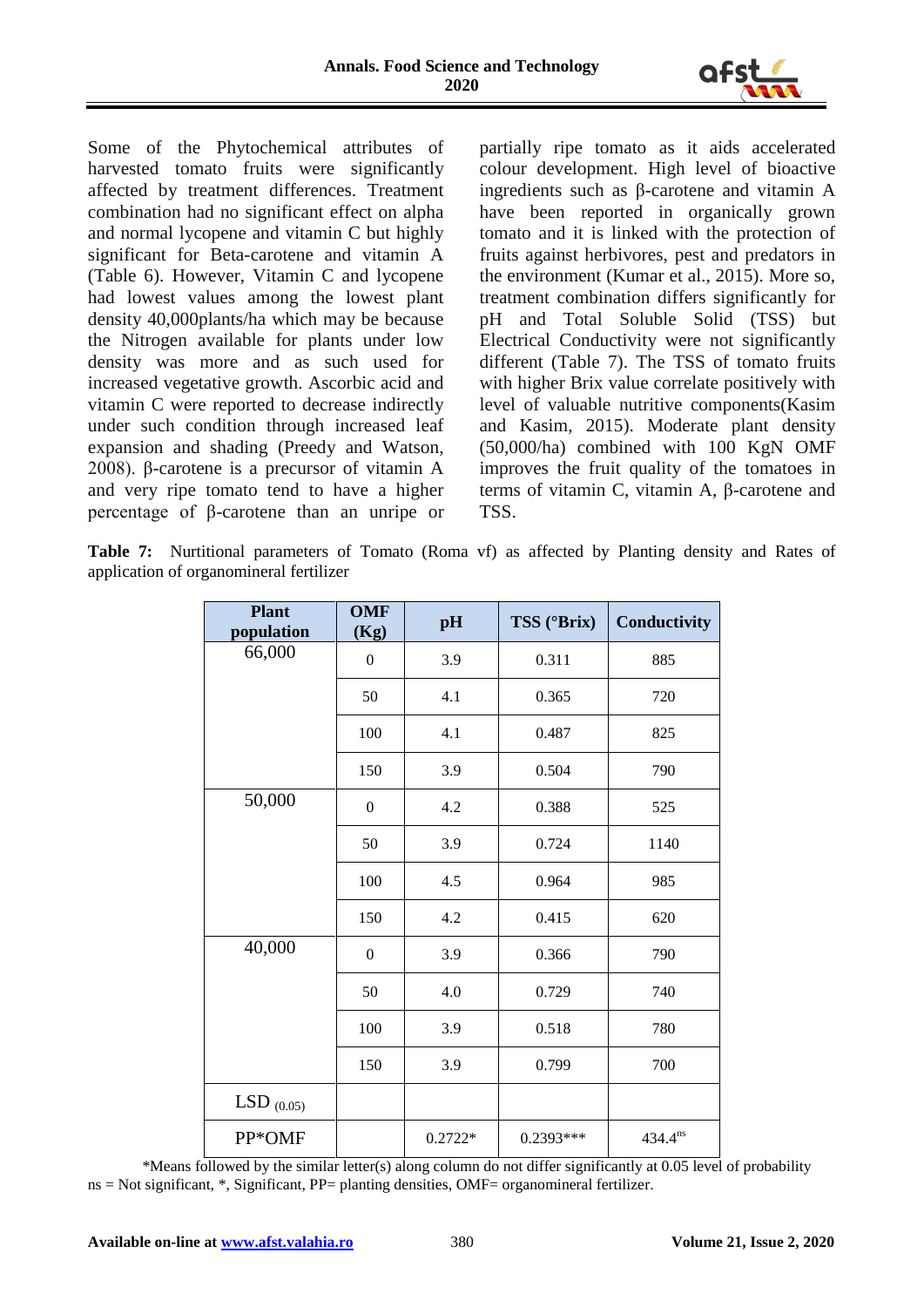

## **CONCLUSION**

From the result of this study, growth and yield parameters varied significantly with population density and rates of organomineral fertilizer. Growth parameters such as plant height, number of leaves, number of branches and yield parameters such as number of days to produce 50% flowering, yield per plant and yield per hectare shows a positive impact of the combination of plant population density and different rates of organomineral fertilizer on tomato. Plant height, number of leaves/plant and yield /ha were highest at a plant density of 50,000 treated with 100kgN/ha OMF. However, the number of branches and fruit weight/plant were highest at low density. Vitamins A and C and β-carotene were also affected significantly by combined treatments with the highest value in plants treated with 100kgN/ha OMF. Also, the TSS and pH of the fruits were highest in the same treatment combination indicating better aroma, taste and preservation quality. The study concluded that the application of 100 kgN/ha OMF plus 50,000 plants/ha enhanced the growth, yield and nutritional parameters of tomato and is therefore recommended in the study area

#### **REFERENCES**

- [1] Usman J., Bakari, U.M., Profitability of dry season tomato ( Lycopersicon esculentum Mill.) production in Fufore Local Government Area of Adamawa State, Nigeria, The Inter. J. Engnr. Sci.,2013; **2(11)**: 113-117.
- [2] Tuan N.M., Mao N.T., effect of plant density on growth and yield of tomato (*Solanum lycopersicum* L.)at Thai Nguyen, Vietnam, Intern. J. Plant Soil Sci., 2015; **7(6)**: 357-361
- [3] Preedy V.R., Watson R.R., Tomatoes and tomato products: nutritional, medicinal and therapeutic properties. Science Publishers. USA.2008; pp 27-45.
- [4] Anonymous (2011). http/www.drgranny.com/foodnutrition/health benefits of tomatoes. Accessed, December, 2019
- [5] Siddiq, S., Yaseen, M., Mehdi, S. A. R., Khalid, A., Kashif, S.U.R., Growth and yield response of tomato (*Lycopersicon esculentum* Mill.) to soil applied calcium carbide and L-methionine. Pakistan J. Bot., 2009; **41(5)**: 2455-2464.
- [6] Food and Agriculture Organisation (FAO). Food and Agricultural Organization Yearbook. Global and national tomato production, (GTIS Trade for fresh tomato), FAO, Italy, Rome 2010.
- [7] Shiyam J.O., Binang W.B., Effect of Poultrt manure and plant population on productivity of fluted umpkin (*Telfaiaria occidentalis*) in calabar, Nigerian Journal of Organic system, 2103; **8(2)**: 29 - 35
- [8] Ayeni L.S., Ezeh, O.S., Comparative effect of NPK 20:10:10, Organic and organo-mineral fertilizer on soil chemical properties, Nutrient uptake and Yield of Tomato (*Lycopersicon esculentum*). Appl. Trop. Agric., 2017; **22(1)**: 111-116.
- [9] Babatola I.A., Ojo, D.O., Adewoyin, O.B., Effect of NPK 20:10:10 Fertilizer levels on the yield of okrasweet corn intercrop and post-harvest quality of okra. Proceedings of the  $20<sup>th</sup>$  conference of Horticultural Society of Nigeria. 2002; pp 74 - 78.
- [10]Oyedeji S., Animasaun, D.A., Bello A.A., Agboola O.O., Effect of NPK and poultry manure on growth, yieldand proximate composition of three *Amaranths*. J. Bot., 2014. pp1-6
- [11]Marzouk H.A. Kassem H.A., Improving fruit quality, Nutritional value and yield of Zaghoul dates by the application of organic and or mineral fertilizers. Scientia Horticulturae, 2011; **127**: 249- 254.
- [12]Okunlola A.I., Adejoro S.A., Fakanle G., Evaluation of some manure type for the growth and yield of watermelon in south western Nigeria. Research, 2011; **3(3)**: 61- 66
- [13]Ayeni L.S., Omole T., Adeleye E.O., Ojeniyi S.O., Integrated application of poultry manure and NPK fertilizer on performance of tomato in derived savanna transition zone of South-West Nigeria. Sci. &Natur., 2010; **8(2)**: 50-54.
- [14]Etukudo O.O., Babatola L.A., Ojo O.D., Fagbola O., Effects of mycorrhiza, organo-mineral and NKPfertilizer on the performance and post harvest quality of sweetcorn. Journal of Horticulture and Forestry, 2015; **7(4)**: 99–103.
- [15]John L.W., Jamer D.B., Samuel L.T., Waner L.W., Soil fertility and fertilizers: an introduction to nutrient management. Pearson Education, India. 2004; pp 106 -153.
- [16]Law-Ogbomo K.E., Remison S.U., Jombo, E. O., Effects of organic and inorganic fertilizer on the productivity of *Amaranthuscruentus* in an Ultisol environment.Nigerian J. Agric. Food Environ. 2012; **8(2)**: 35 - 40.
- [17]Olowoake A.A., Influence of organic, mineral and organomineral fertilizers on growth, yield , and soil properties in grain amaranth (*Amaranthuscruentus*.) Journal of Organics, 2014; **1(1)**: 39- 47.
- [18]Makinde E.A., Oluwa O.K.., Oke A.O., Duyile P.O., Effects of organic, organomineraland NPK fertilizer treatments on fresh and dry matter yield of *Amaranthuscruentus*L on soil types in Lagos, Nigeria. *New York Science Journal, 2010; 3(4):12- 17.*